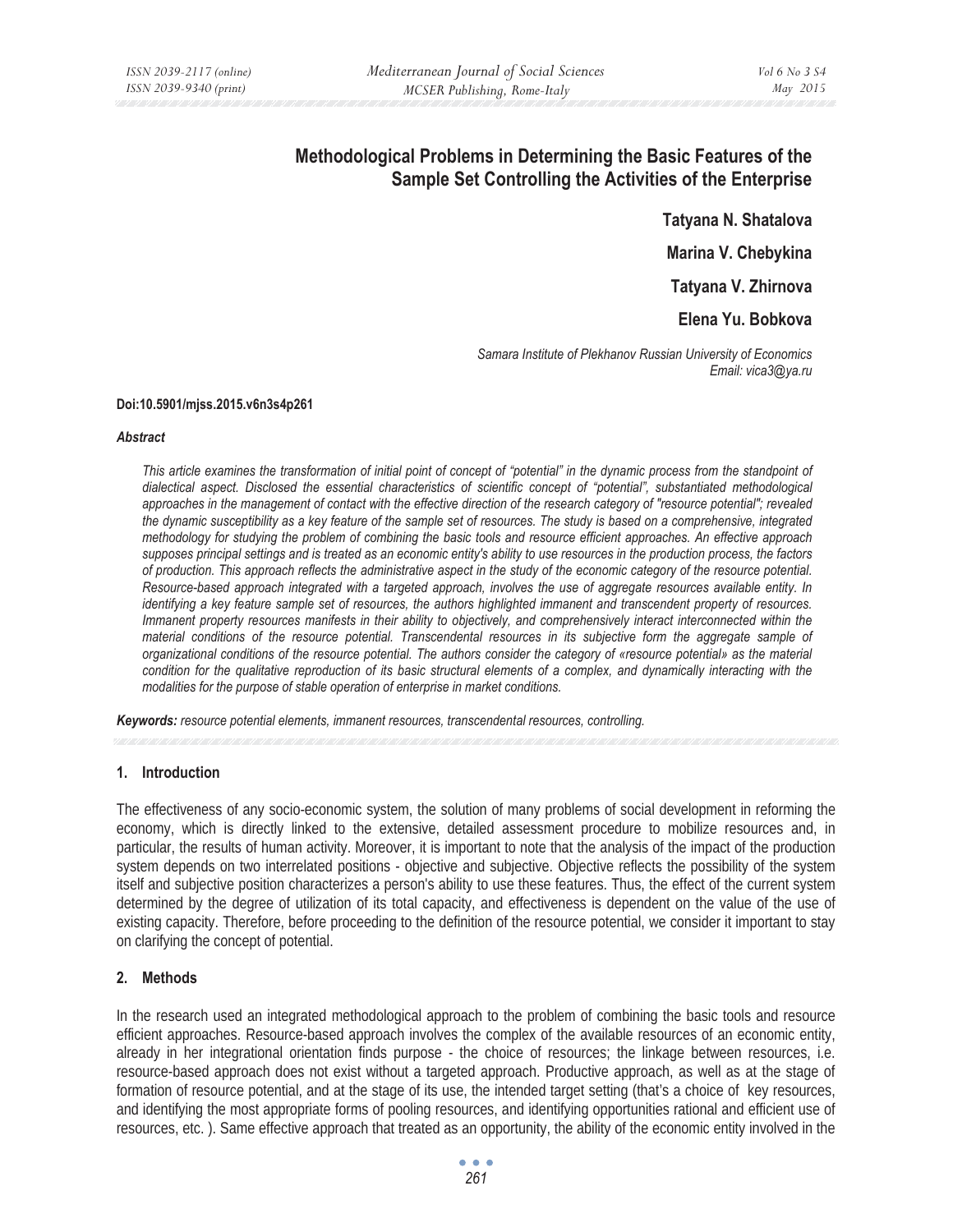manufacturing process of resources, factors of production, largely reflects the administrative aspect in the study of economic category of the resource potential. Thus, efficient approach takes into account the total resources, and all the factors of production, which can ensure the effective functioning of the system.

## **3. The Main Part**

Origins of ontological research subject area the term "capacity" is its etymological meaning. Therefore, translated from Latin, the term "potential" means the power, the power of possibility. It should be noted that many modern industry science took knowledge of the term "capacity" of the physics- energy state of the object, its tension (Shatalova, 2014). So, in biology capacity is viewed as a physical-chemical energy of biological modifications (Chebykina & Bobkova 2014); in sociology - the energy of the individual, which is the starting point of the possible energy reaction of another subject (Chebykina & Bobkova, 2013); in the social sciences - as a source (nat. pulse), the use of fragmentary sections of scientific knowledge to solve any problems in the field of public thinking (Shatalova & Zhirnova, 2014). However, the original definition of this notion should attributed to the philosophy of Aristotle, who considered the Genesis as a synthesis of matter and form. Matter he treats as a possibility of being (or "potency", in the sense of ability to form). The form treated as an "Act" of this ability (ability). Unification of form and matter gives the Act. If explore an act by the part of the form, in the philosophy of Aristotle, it would be "entelechy" (i.e. inner strength, a source of potential enclosing the chain and the result). If explore the Act by matter, it will be a mixture of potency and act. Philosophical aspect of scientific categories "capacity" has allowed many researchers to describe the potential of economy uncertain, not detailed, without possible features. Transformed into actual opportunities they can only result - the action (process). We consider that the process approach to the definition of "capacity" significantly cuts back its essential characteristics. Here, in our opinion, should enter into force on the dialectical principle of universal interconnection (the interaction between matter and form). The substantiation of this position we find in Aristotle himself in the developed by them the concepts of dynamism to the purposes, for which it, revealing form as the main reason for existence, isolated (it classified) reasons (elements of mechanism) the causing changes from the opportunity to the reality: formal - essence of thing; material - substratum (structure) of thing; acting - that which sets in motion (is revealed initial moment to the process, i.e. prime movers); purposeful - aims of the perfect actions. In figure 1 authors presented the diagram of the transformation of the initial moment of concept "potential" into the dynamic action: dialectical aspect.



**Figure 1.** Transformation of the initial point of the concept of "potential" in a dynamic process: the dialectical aspect

All of above allow us to consider the term "potential", as a starting point (source) process; secondary as a dynamic process of achieving the goals. In the first case, the essential characteristics of the concept of "potential" is defined formal reasons of possible changes (sources, targets). In the second case, the essential characteristics of the concept of "potential" is determined directly by a dynamic process (mechanism) transition opportunities into reality; implementation of targets in the results (Table 1).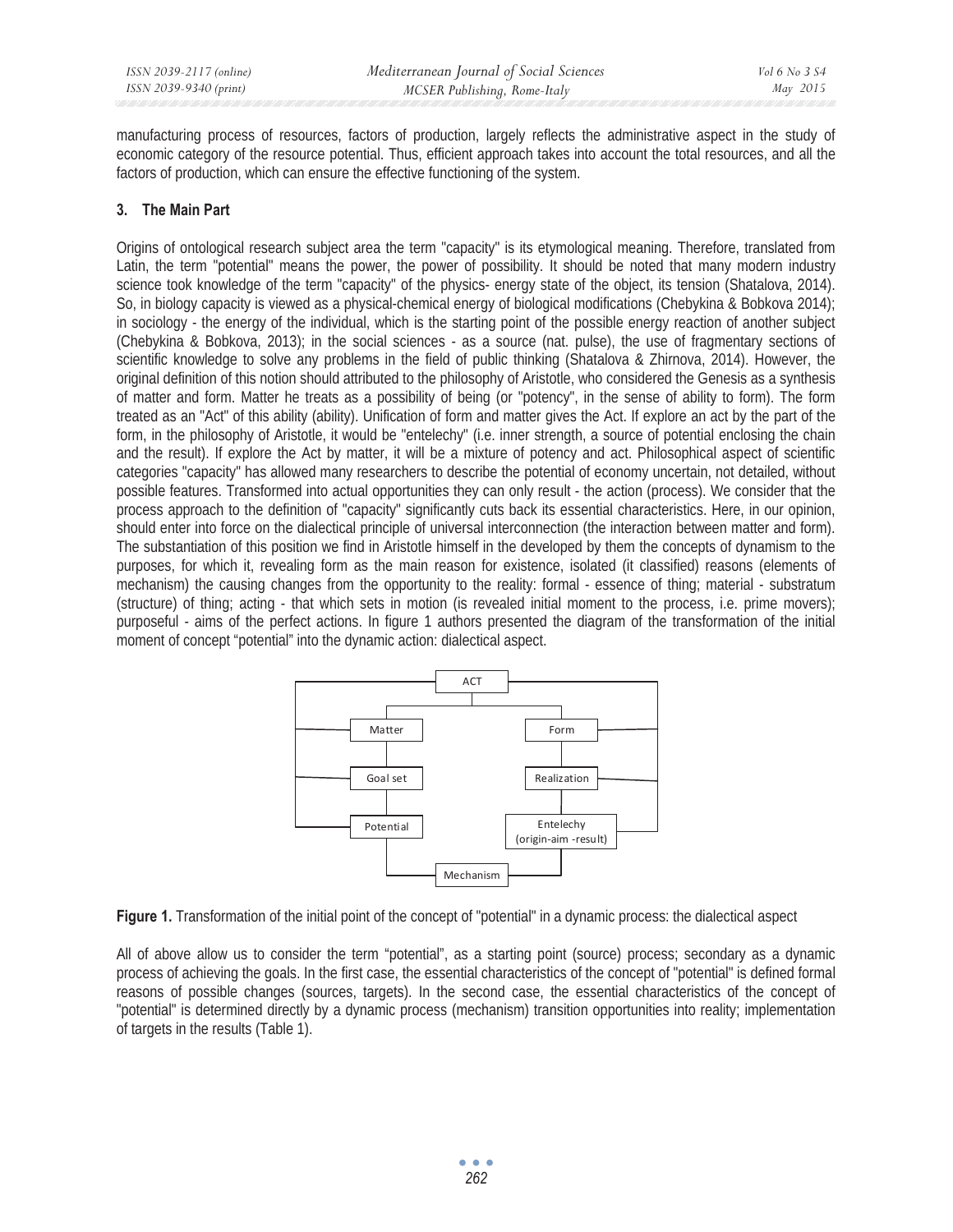| Concept definition                | The essential characteristic of the concept                                           | In relation to the concept "resource potential"    |
|-----------------------------------|---------------------------------------------------------------------------------------|----------------------------------------------------|
|                                   | Potential as a material condition, as (1) Defined formal reasons of possible changes: | 1) Determined by the structure-forming elements of |
| a starting point in the process.  | sources and targets.                                                                  | the resource potential (sources) depending on the  |
|                                   |                                                                                       | target system settings.                            |
| Potential as a dynamic process to | 2) Identifies specific dynamic processes                                              | [2] Defined by an effective mechanism for managing |
| achieve the goals.                | (mechanisms) transition opportunities into reality;                                   | resource potential.                                |
|                                   | implementation of targets in the result.                                              |                                                    |

**Table 1**. The essential characteristic of the scientific concept of "potential"

Data from Tabel 1 and Figure 1 allow justify theoretically system-process approach to the definition of the scientific term "potential". This approach can formulated as identifying the elements of the original component of the potential that have systemic effects on the dynamic processes of transition opportunities into reality. For further clarify the category of resource potential were analyzed existing research areas of his research in the economics literature, see. Tabel 2. (Ashmarina & Sorochkin, 2012; Chebykina & Bobkova, 2014; Chebykina & Bobkova, 2014; Shatalova, 2014; Tushavin, 2014; Shatalova, Chebykina, Zhirnova & Bobkova, 2014 & Semenova, Smirnova & Tushavin, 2014).

**Tabel 2.** Approximate classification definitions of resource potential on basic scientific research approaches

| <b>Scientific approaches</b>                                  | The definition of resource potential                                             |
|---------------------------------------------------------------|----------------------------------------------------------------------------------|
| Resource-based approach: an ordered set of resources.         | - the totality of available resources, coupled with each other, the use of which |
| Was quantified value of individual resources, their           | allows to achieve the economic effect                                            |
| quality characteristics. If we investigate, only a collection | - quantity and quality of resources at the disposal of one or another economic   |
| of resources, their interaction and influence on each         | system                                                                           |
| other is not considered. If we study the system (ordered)     | - generalized, collective characteristics of resources                           |
| set of resources, it is necessary the introduction of         | - set of resources without real relationships prevailing in the production       |
| certain indicators that will clarify this system.             | process                                                                          |
|                                                               | - the collection of all funds, stocks, their sources and reserves                |
|                                                               | - system resources used by the complex, i.e., provides for the                   |
|                                                               | interchangeability of resources, and used in social production                   |
|                                                               | - includes human resources and staff organization, production resources,         |
|                                                               | material resources                                                               |
|                                                               | - resource actual (real) and organizational factors of production                |
| Effective approach: the potential considered from the         | - the ability of the economic system to develop, process resources to meet       |
| viewpoint of the economic entity involved in the              | social needs                                                                     |
| manufacturing process of actual resources, factors of         | - the ratio of the benefits of the use of resources at a certain point in the    |
| production to produce a certain amount of wealth.             | branch system to the value of the resource (rate of return of resources)         |
| The result in this case is a "platform" to assess the         | - co-operating set of resources that have the ability to produce a certain       |
| resource potential as a whole, and its building blocks        | amount of product                                                                |
|                                                               | - the dynamics of the market value of the test as an integral indicator of the   |
|                                                               | effectiveness of the company                                                     |
|                                                               | - value of a business, as reflected in the balance sheet                         |
|                                                               | - macroeconomic category, ie total capacity of sectors of the economy            |
|                                                               | - level of economic efficiency, which depends on the variety of resource         |
|                                                               | factors                                                                          |
|                                                               | - Sources improve efficiency - reducing the labor intensity, material            |
|                                                               | consumption, capital intensity and capital intensity of production               |
|                                                               | - set of labor, natural and material costs, which are determined by the          |
|                                                               | quantity, quality and internal structure of each resource.                       |
| Targeted approach: resource potential considered in           | - Resource capabilities of the system for different purposes                     |
| terms of the ability of the economic entity to identify,      | - The ability of the system, in view of account of the total resources and       |
| organize, implement and adjust the target setting to          | reserves, to achieve strategic objectives and operate stably                     |
| achieve the best possible results, using the available        | - resource potential is more consistent with the objectives of tactical rather   |
| resources.                                                    | than strategic management                                                        |
|                                                               | - set of natural and economic resources involved in achieving the objective      |
|                                                               | - the intended use of each element of the resource potential in the production   |
|                                                               | process                                                                          |
|                                                               | - the use of structural elements of the potential for the realization of social  |
|                                                               | and economic goals                                                               |
|                                                               | - implementation of targets of each element in the structure of the potential    |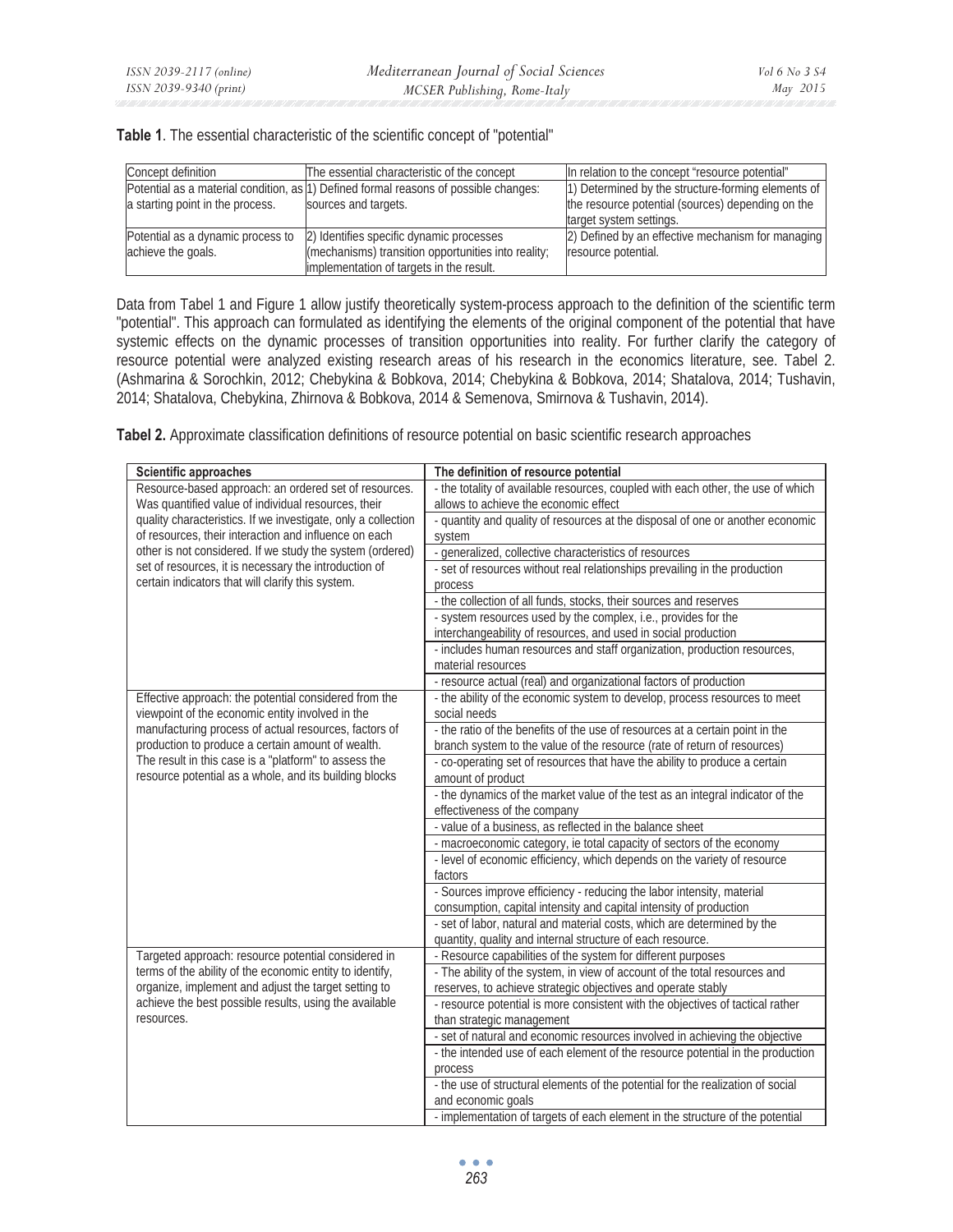| ISSN 2039-2117 (online) | Mediterranean Journal of Social Sciences | Vol 6 No 3 S4 |
|-------------------------|------------------------------------------|---------------|
| ISSN 2039-9340 (print)  | MCSER Publishing, Rome-Italy             | May 2015      |

Results of the analysis allowed establishing that they are more or less in common both among themselves and with the methodological approaches in the field of management.

Having summarized in Table 2 the main research areas in the study of economic category of resource potential (resource-based approach, effective approach targeted approach), we can say that they are more or less in common, both among themselves and with the methodological approaches in the field of management. Thus, the resource-based approach that involves the totality of the available resources of an economic entity, in the direction of their integration is the goal - the choice of resources; the linkage between resources, i.e., resource-based approach does not exist without a targeted approach. Effective approach, as well as at the stage of resource potential, and at the stage of its use, the intended target setting (this is, and key resources, and identifying the most appropriate forms of pooling resources, and identifying opportunities rational and efficient use of resources, etc. ). The very same effective approach that treated as an opportunity, the ability of the economic entity involved in the manufacturing process of resources, factors of production, largely reflects the administrative aspect in the study of economic category of the resource potential. Thus, efficient approach takes into account the total resources, and all the factors of production, which can ensure the efficient functioning of the system. Its essential characteristic manifested in such management practices as a system, process; comprehensive, economic, adaptive, situational (Table 3).

**Table 3.** Methodological approaches in the management of contact with the effective direction of research category resource potential

| Methodological approaches | <b>Brief characteristics</b>                                                                                                                                                                                     |
|---------------------------|------------------------------------------------------------------------------------------------------------------------------------------------------------------------------------------------------------------|
| Economical                | Determines the most cost-effective management of the organization.                                                                                                                                               |
|                           | In effective approach manifests itself in determining the rational structure of the resource potential (i.e.                                                                                                     |
|                           | to reduce the proportion of the cost of the building blocks of capacity; to improve the efficiency of their                                                                                                      |
|                           | use).                                                                                                                                                                                                            |
| Complex                   | Implies taking into account all the components of the control system - goals, objectives, operating                                                                                                              |
|                           | conditions, management strategy and development.                                                                                                                                                                 |
|                           | In effective approach manifested in the quantitative assessments of the effectiveness of integrated                                                                                                              |
|                           | management resource potential of the system.                                                                                                                                                                     |
| Adaptive                  | Involves the construction of (organization) of the mobile control system that, when changing internal                                                                                                            |
|                           | and external conditions, the flexibility to change and determine, in turn, operational adaptability to                                                                                                           |
|                           | business instability of the environment.                                                                                                                                                                         |
|                           | In effective approach manifests itself in the modification of the building blocks of the resource potential,<br>production factors affecting its formation as a function of changes in the external and internal |
|                           | conditions.                                                                                                                                                                                                      |
| Process                   | Assumes control of the system considered as a series of interrelated activities (functions), each of                                                                                                             |
|                           | which in itself is a process                                                                                                                                                                                     |
|                           | In effective approach manifests itself in the target setting for the pooling of resources for optimum                                                                                                            |
|                           | utilization of the resource potential, which implies functional actions of managers to plan, organize                                                                                                            |
|                           | resource base of economic entity, as well as the implementation of the organizational and economic                                                                                                               |
|                           | processes efficient use of the resource potential.                                                                                                                                                               |
| Systematic                | Suggests that considering the organization as a whole system, all of whose elements are                                                                                                                          |
|                           | interconnected. Each indivisible (as part of the system) brings its own characteristics in the overall                                                                                                           |
|                           | system. Any system has inputs and outputs.                                                                                                                                                                       |
|                           | In effective approach manifests itself in the target plants at the entrance of the system (identification of                                                                                                     |
|                           | the resource base of the subject), which in a functioning system can be taken as a result of (fact) and                                                                                                          |
|                           | results in the target output system (efficient use of the resource potential).                                                                                                                                   |
| Situational               | Implies taking into account specific situations, the conditions of the internal environment and the                                                                                                              |
|                           | external environment in which the system operates. This approach reflects the quality of the                                                                                                                     |
|                           | organization's management system, that is, is a necessary component of the system approach.                                                                                                                      |
|                           | In effective approach manifested in the regrouping of the resource base, production factors influencing                                                                                                          |
|                           | the resource potential for the realization of the possibility of providing the maneuverability of the                                                                                                            |
|                           | system in a changing market environment.                                                                                                                                                                         |

Thus, identified systemic-process elements in the characterization of the notion of "potential", summarized research directions in the study of interpretation of the definition "resource potential", and allowed us to disclose the essential content of this category logical approach from the perspective directions of system and process research. As the resource potential, is a complex, multifaceted economic category, manifested and structural element and starting (starting) point for the development of other types of building, consider legitimate explore a category from the perspective of the social mode of production.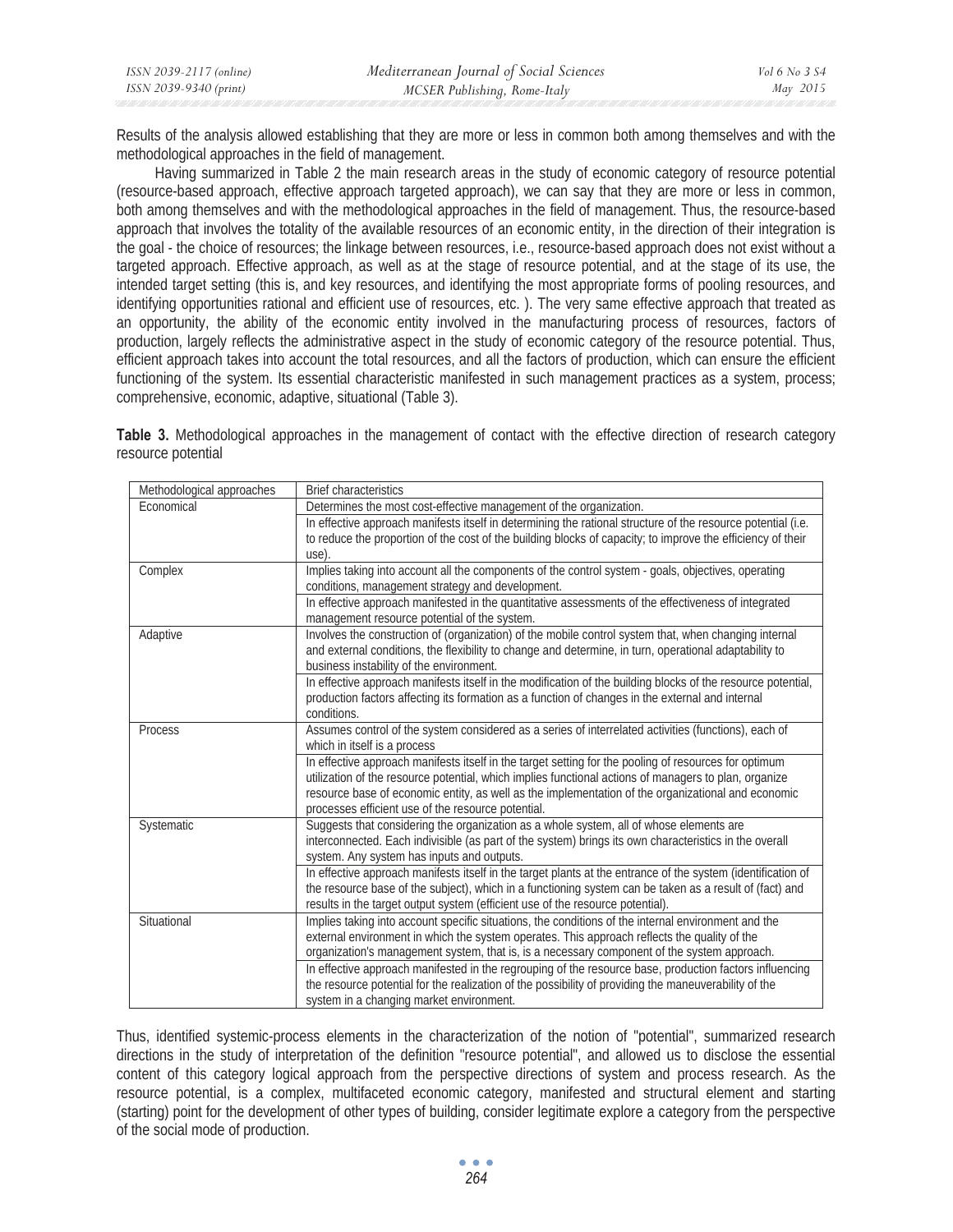| ISSN 2039-2117 (online) | Mediterranean Journal of Social Sciences | Vol 6 No 3 S4 |
|-------------------------|------------------------------------------|---------------|
| ISSN 2039-9340 (print)  | MCSER Publishing, Rome-Italy             | May 2015      |
|                         |                                          |               |

Traditionally, public mode of production characterized by economic theory as a way of organizing social production, which in turn is defined as the unity and interaction of productive forces and relations. Production itself, as a process of social labor classified into phases: direct production; distribution; interchange; consumption. Material basis of the economy are productive forces. These include natural capabilities of society, the factors of production and resources capable of creating public goods and ensure the growth of labor productivity. (Algina& Bodnar, 2011 & Chebykina, Bobkova, 2014.). In economic theory, the productive forces are divided into two groups. The productive forces of the first sequence, which include primary (classical) factors of production – labor power, means of production, entrepreneurial abilities (Ashmarina & Sorochkin, 2012; Chebykina & Bobkova, 2014 & Shatalova 2014).

With reference to the investigation of the resource potential, we consider them as legitimate determine actual resource conditions, as factors of production is, above all, the resources used in the production process and by certain conditions are creating goods and services. It should be noted that in the economic literature remains controversial question of inclusion in the first group of the productive forces of the actual condition of the resource of entrepreneurial skills. In the market conditions of economic management of enterprise, while have been increasing dynamism, as well as the flow of innovations in production processes and division of labor, particularly gets important the resource management, ensuring coordination linkages between different resource conditions in the effective functioning of the system. In this case, management resources rightfully belong to the group of the productive forces of the second order. The productive forces of the second order include a number of other factors (innovation, environmental, etc.), which indirectly effect on the results of the labor process. In the research of the resource potential of these factors, we will characterize as organizational conditions of the production. Ways of connection the productive forces of the first and second order in their totality defines (form) resource potential. Effective use of (consumption) resources - resource potential in the production process, we define as productive consumption, which can be a result of production or production potential. In research have considered consumers' production with defining qualitative content of consumption performance.

Consumer-production - a set of processes (organizational, social, technological, etc.) whereby which reproduces the social content of life (Ashmarina & Sorochkin, 2012, Chebykina & Bobkova, 2013). Quality content is manifests in new useful properties of the results of labor, namely, the use value of the product. Use value - a set of useful properties of the product, due to which it is able to satisfy any requirement of the person (Algina & Bodnar, 2011; & Shatalova, 2014). In the aspect of the research of this category, (that is not the purpose of our work), can be considered and multivariate sides of the impact of the economic potential, which can be shown, for example, in the productive capital, in the consumer capital, etc. If the result considered as a use value, then we can talk about the implementation of the principle: the production in order to satisfaction needs. Moreover, here become important industrial relations. Relations of production traditionally characterized as a set of economic relations between people, folding in the process of social production and social movement of the product from production to consumption (Ashmarina & Sorochkin, 2012; & Shatalova & Zhirnova, 2014). They are divided into organizational and economic; socioeconomic; techno-economic. Economic-organizing relations reflect the form of organizational constraints (specialization, cooperation, concentration and centralization, organization of social production, management) accompanying joint activities of people in the process of production, distribution, exchange and consumption (Algina & Bodnar, 2011; Chebykina & Bobkova, 2014; Chebykina & Bobkova, 2014, Shatalova & Grachova, 2014; Chebukina, Shatalova, Jirnova & Bobkova, 2013 & Semenova, Smirnova & Tushavin, 2014). Socioeconomic relationship - that is relationship between social groups, separate groups over use and disposal of the means of production. These relationships are defined with forms of ownership of the means of production (Ashmarina & Sorochkin, 2012; Chebykina & Bobkova, 2013, Shatalova & Grachova, 2014). Techno-economic relations develop between people in the process of creation and use of objects of labor. They characterize the tangible nature of social production - the state of the art; level of technology, etc. Thus, at the stage of production of consumers' form of implementation of the productive forces are the relations of production. In addition, here, we believe that the economic potential is more pronounced in the prevailing inter-relations of production.

The economic potential that's primarily- economic capabilities of the system, which are determined by the level of development of productive forces, but are economically dependent on the level of development of industrial relations that arise between employees, teams, management personnel of the enterprise over the use of their ability to create a product. Relations of production, to the economic possibilities of the system (economic potential) can both encourage and slow the development of the productive forces (the resource potential) because either diminish incentives to work in economic entities, or increasing the incentive by multiplying.

Many scientists exploring the resource potential (which, together with production potential, as we noted above, is an integral part of the economic potential) based on the hierarchical structure of indicators approaching to the analysis of the influence of the dynamics of the effectiveness of the exploitation of certain types of resources in order to determine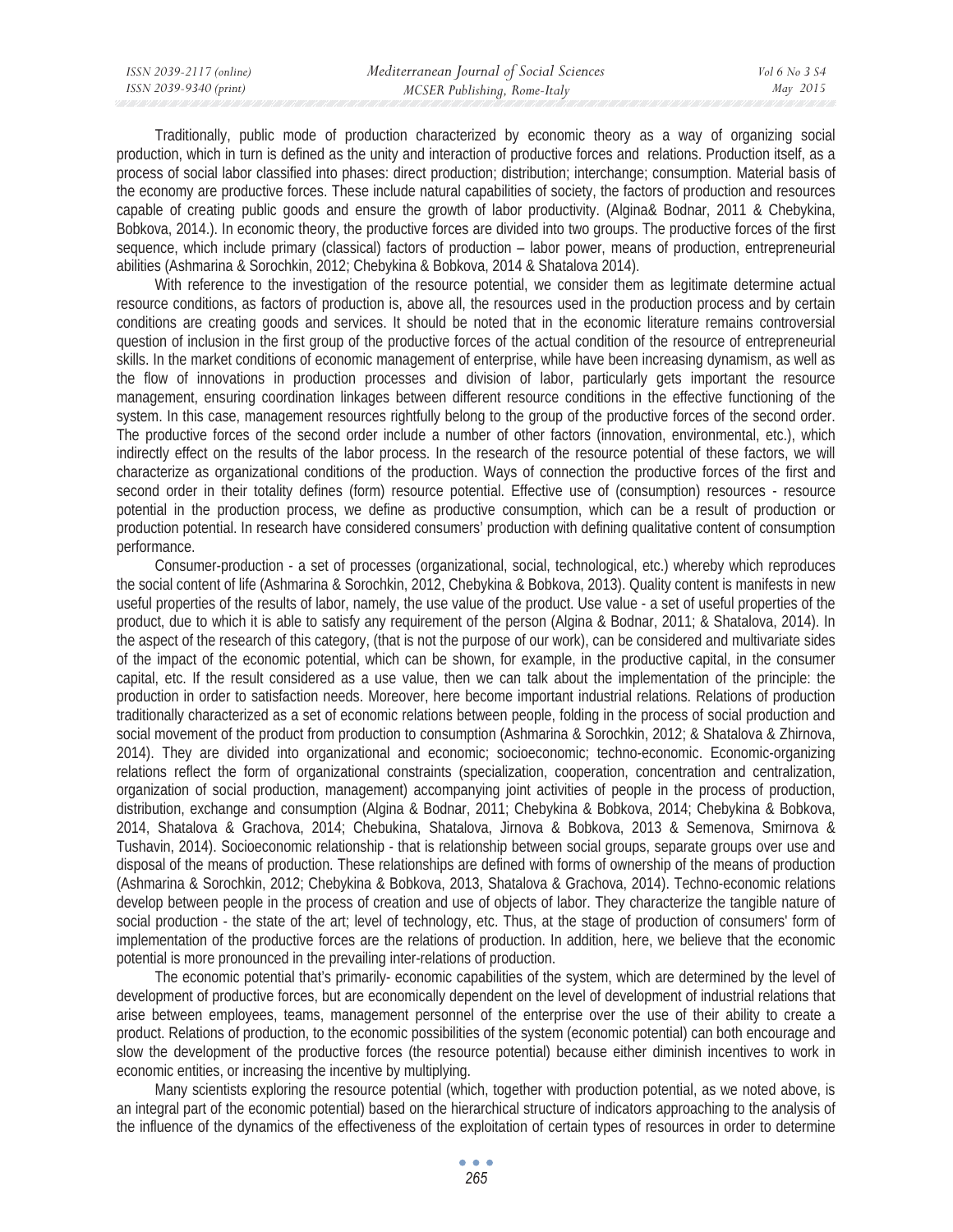| ISSN 2039-2117 (online) | Mediterranean Journal of Social Sciences | Vol 6 No 3 S4 |
|-------------------------|------------------------------------------|---------------|
| ISSN 2039-9340 (print)  | MCSER Publishing, Rome-Italy             | May 2015      |

the contribution of a particular resource on changes in the total factor of efficiency.

Thus, the total number of scientists' textured performance expressed as the sum of the weighted average rate of growth of certain types of resource efficiency, where the weighting factors are the share of costs related resources in the total national economic cost (Ashmarina & Sorochkin, 2012 & Chebykina & Bobkova, 2014). That is the basis for the calculations are taken by symbolic full national economic costs. Other researchers have proposed a method of expression of labor embodied labor (Algina & Bodnar, 2011). The authors hold the view, according to which production is spent on living labor workers in this industry and the means of production, industrial production.

The means of production in turn are the result of human labor and associated costs of means of production in the previous stages of production. Materialized labor is taken into account in terms of value, and live - in person-hours or number of employees. In this regard, the problem of calculating the total cost of labor is reduced primarily to the isolation of homogeneous material costs and the cost of the recount of money in labor expression. In this case, different approaches are possible.

Application of these calculations in practice is not always possible due to the cumbersome calculations and lack of primary data. In addition, in the present conditions suitable valuation of the total cost.

By this line of reasoning, it can be summarized that the problem of relations between the basic elements of the economic potential of the enterprise can't have and constant shape, as the different stages of the production process change and driving forces (conditions) that determine the quality characteristics of all the components of the potential.

However, for many years in our country and in it's terms of reforming of the national economy, many companies have frozen the structure of the resource potential, and hence of the economic potential. It was connected with the unrealistic value of fixed assets, which in any ratio distorted and causes an imbalance full potential, which, of course, affects the functioning of the enterprise. At present, there was a dramatic change in the structure of the material factors. In addition, here it is advisable to carry out the analysis in terms of "fullness" components from the point of view of the economic potential of qualitative content. Fundamental (primary) as part of the economic potential are the resources (material factors).

We consider that just its effective use is correct and actual valuation of these factors with the new quality content will allow reasonably assessed as production potential and the economic potential of the enterprise.

We back the view of the authors, who believe that the occupancy of the economic potential of the enterprise quality content can be done through environmental factor (Semenova, Smirnova & Tushavin, 2014). Environmental factors as well as the land is part of the economic potential, fully dependent on natural conditions and force majeure. This provision in the analysis of the economic potential of the company allows us to highlight the environmental factor as an essential condition for constant evaluation adjustment as labor, material and technical resources and evaluation of the potential of the company. Quality content through environmental factor determines and reveals certain relationship private performance of individual elements to each other, and hence the elements themselves. Based on the fact that the material factors of economic potential and their performance is diverse and valued by us, of course, in the valuation, then explore all the components of capital expedient in their entirety. Considered separately, each factor is necessary for the economic potential of its role in the creation of value of the product. In this case, once again emphasize that the resources in conjunction with the production activities of the enterprise reflect the efficiency of the production potential. Manufacturing same potential with income businesses reflects the economic potential of the enterprise.

#### **4. Conclusion**

Above author's methodological position research category of the resource potential in the broad sense of the word considered as a result of the development of the productive forces of society in the structure of economic potential, which in turn is largely dependents on the level of development of the relations of production, is logically justified. So, if connect the philosophical aspect of the economic content and capacity development from the perspective of the social process of production, the first part of the production process reflects the material side of his process (initial) - t. E. The productive forces. The second part of the process of social production reflects the relations of production, i.e., dynamic (target) motion (process) of the productive forces (the resource potential) for productive consumption (production potential) and then to use-production, as a result of the second order of the productive forces (the resource potential) at a better round of development, defining, eventually - use value. Figure 2.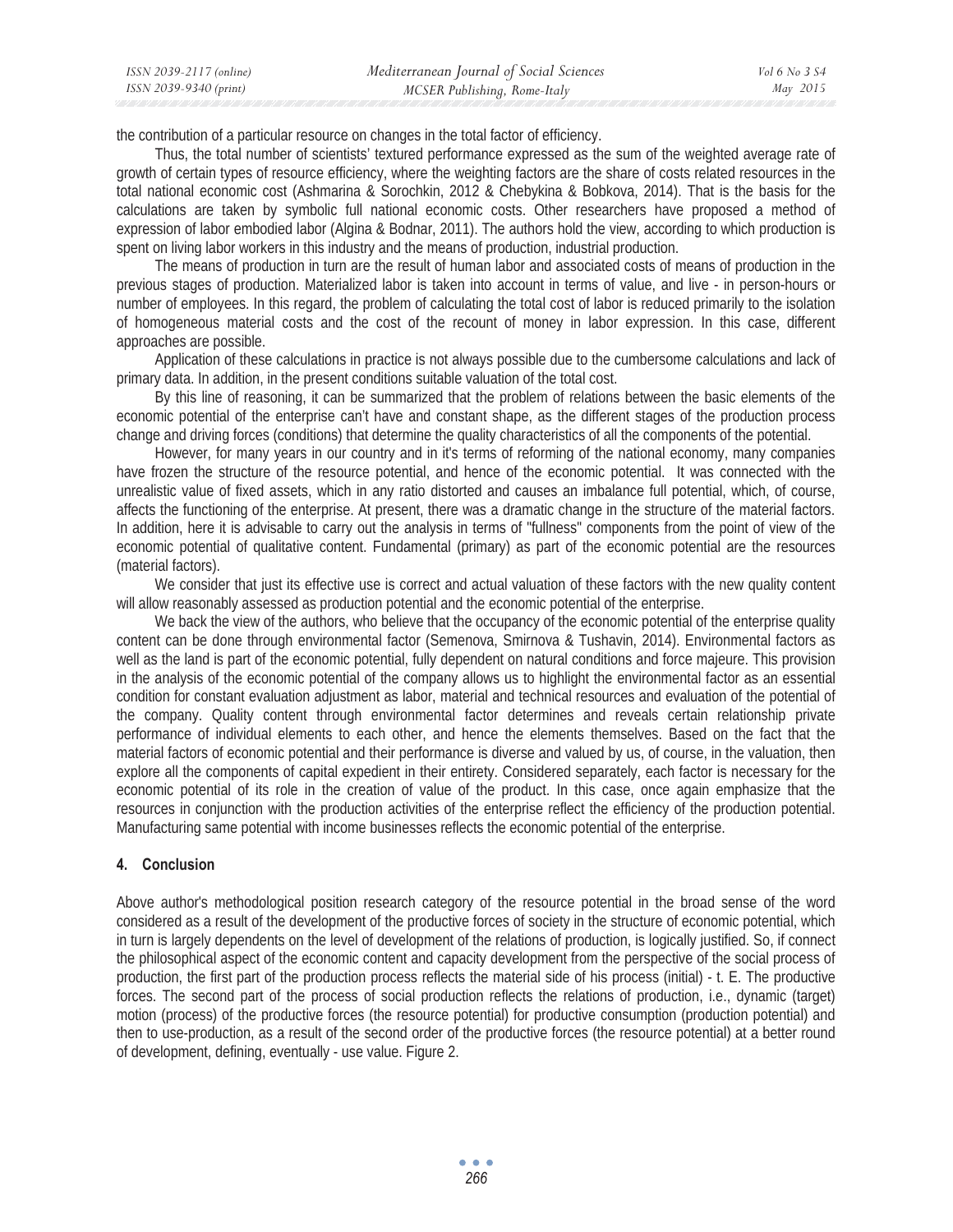



On the figure 2. impact of the first order (production potential) is designated as R1, and the impact of the second order (use value) - as R2. Should be noted that the authors believe that the resource potential is the "starting point", "momentum" to the formation of productive capacity and thus share these categories. The productive capacity of the enterprise reflects the efficiency of resource potential productive capacity of compositionally manifested in the production of the manufacturing process, which results in the output (Ashmarina & Sorochkin, 2012; Chebykina & Bobkova, 2014; Shatalova & Zhirnova, 2014 & Shatalova, Chebykina, Zhirnova & Bobkova, 2014). From this perspective, can be regarded as the productive capacity of the actual possibility of an economic entity to produce (wealth). This ability of the enterprise depends on the quantitative and qualitative correlation of the resource base of enterprise and organizational conditions of its operation. Justifying the dynamic susceptibility as a key feature of the sample set of resources (see. Figure 3), the authors consider it necessary to divide them into immanent and transcendent resources.



**Figure 3.** Dynamic susceptibility as a key feature of the sample set of resources

Immanent resources - resources that are directly involved in the process of production (labor, material and technical resources, land resources). Immanent property resources is manifested in their shaping, i.e. in an objective ability to interact in a complex and interconnected within the material conditions of the resource potential. Transcendental resources - the resources that are involved indirectly in the manufacturing process. Transcendental property resources is manifested in the fact that, firstly, they act as the subjective sources of coordinating and organizing the inherent quality resources. It should be noted that this property is functionally reflects the essence of the controlling activities of the facility, namely: focus on the efficiency of enterprises in the relatively long term - the philosophy of profitability; the formation of the organizational structure aimed at the achievement of strategic and operational objectives. Secondly, transcendental property resources act as subjective sources successful interaction inherent resources with the